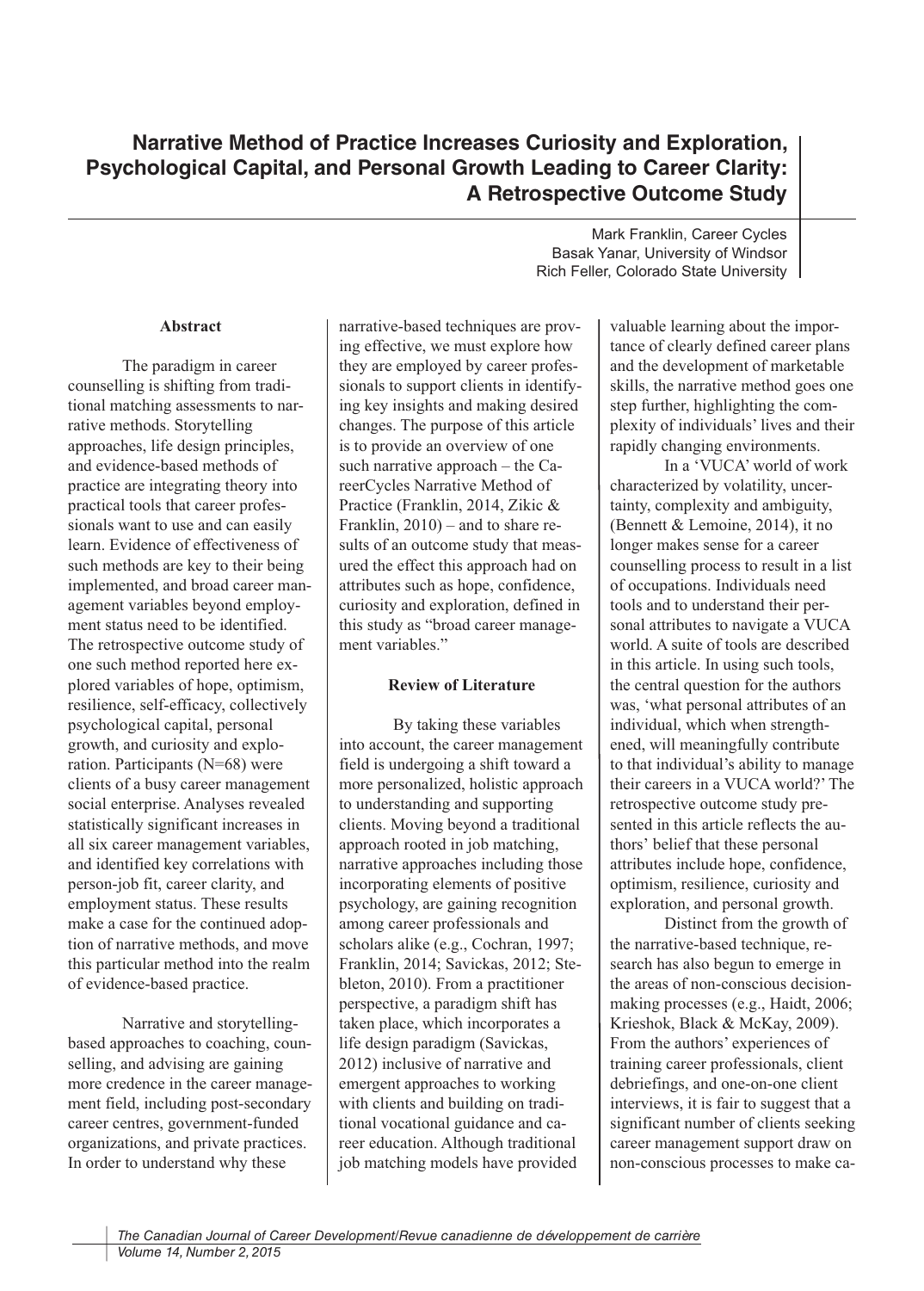

reer decisions (Krieshok et al., 2009). Indeed, many clients have used terms such as 'fluke', 'fell into it', and 'luck' to describe their career experiences (Zikic & Franklin, 2010), and it is in light of this seemingly unconscious reality that career professionals must find methods of effective client support.

In response to the abundance of these chaotic career stories, how can career professionals be most helpful to their clients? Career professionals can listen to their clients'stories in new ways. Storytelling in this way has three purposes: one, it can draw out and emphasize clients' strengths, desires, natural interests and other elements; two, it nudges clients toward experiencing more positive affect about their own stories; and three, it generates promising career and life possibilities (Franklin, Feller & Yanar, in press). Together, these three purposes may engage clients' curiosity and willingness to explore possibilities.

Better than handing a client a job title, experienced career professionals instinctively know they have been truly helpful when clients are excited to explore possibilities such that they practically run out of the session with hope, optimism, and curiosity. Career counselling practice like this aligns with scholarly theory of this new paradigm, including notions of occupational engagement (Krieshok et al., 2009), life design (Savickas, 2012), and other narrative approaches which collectively have their own strengths and weaknesses (Stebleton, 2010).

For over 10 years, scholars have been showing career professionals how they should take into account chaos theory and emergence (Bright & Pryor, 2005; Bloch, 2005), narrative methods (Brott, 2001; Cochran, 1997), and, happenstance (Mitchell, Levin, & Krumboltz, 1999). From a practitioner's

perspective, however, three problems limit the application and implementation of scholars' recommendations. First, there is a weak link in career development communities around North America between scholarly research on the one hand, and practitioners on the other, in part because, unlike fields in which evidence guides practice (i.e. medicine), until recently there was little pressure on the career management field to engage in evidence-based practice. Fortunately, new research and practice is emerging on transforming the culture of evaluation in career and employment services (Hiebert & Magnusson, 2014). Second, many career management ideas and interventions spring from a researcher's perspective and thus are not developed into a readily applicable method of practice. Consequently, career management has not been a field known for numerous and effective links between theory and practice.

Third, many career professionals rely on 'safe' methods to which they have become inured, especially regarding familiar and traditional assessments to help clients clarify career direction, such as the Strong Interest Inventory. In their pan-Canadian mapping study of the career development sector, Bezanson, O'Reilly, and Magnusson (2009) found that there is a very limited training and development culture within the career development sector, and that career professionals are hungry for new tools and training to bring to life approaches that emphasize narrative, storytelling, positive psychology, constructivism, hope (Niles, Amundson, & Neault, 2011), cultural sensitivity (Arthur & Collins, 2011), and technology to automate routine aspects of the guidance process (Hooley, Hutchinson & Watts, 2011).

In this article the authors acknowledge the paradigm shift toward narrative and emergent methods has already occurred (Savickas, 2012, Stebelton, 2010) and present a retrospective outcome study of an existing narrative approach that incorporates new paradigms and theories, namely the CareerCycles method of practice (Zikic & Franklin, 2010), a real-world, practitioner-tested framework. To support the real-world applicability of the CareerCycles framework are the 3500-plus individual clients who have experienced this method of practice served by the CareerCycles team of career professionals, and to date over 275 career professionals who have been trained and licenced in its readily implemented and practical tools.

## **The CareerCycles Narrative Method of Practice in Brief**

To understand the results of the retrospective outcome study, we provide a brief overview of the CareerCycles framework and some of the method's key tools and interventions. The CareerCycles framework (Franklin, 2014, Zikic & Franklin, 2010) comprises five components: 1) the method of practice with over 40 documented interventions; 2) working tools and client handouts; 3) a training program; 4) a career definition; 5) a graphical model. The model illustrated in Figure 1 graphically depicts the method of practice. This figure shows two main processes: 'career and life clarification,' and 'intentional exploration.' Each intervention within the two main processes include a description as to when to use it, expected outcomes, career practitioner actions, and resources. Using a consistent method of practice is also in alignment with the Canadian Standards and Guidelines for Career Development Practitioners; its career counselling area of specialization identifies a competency to "develop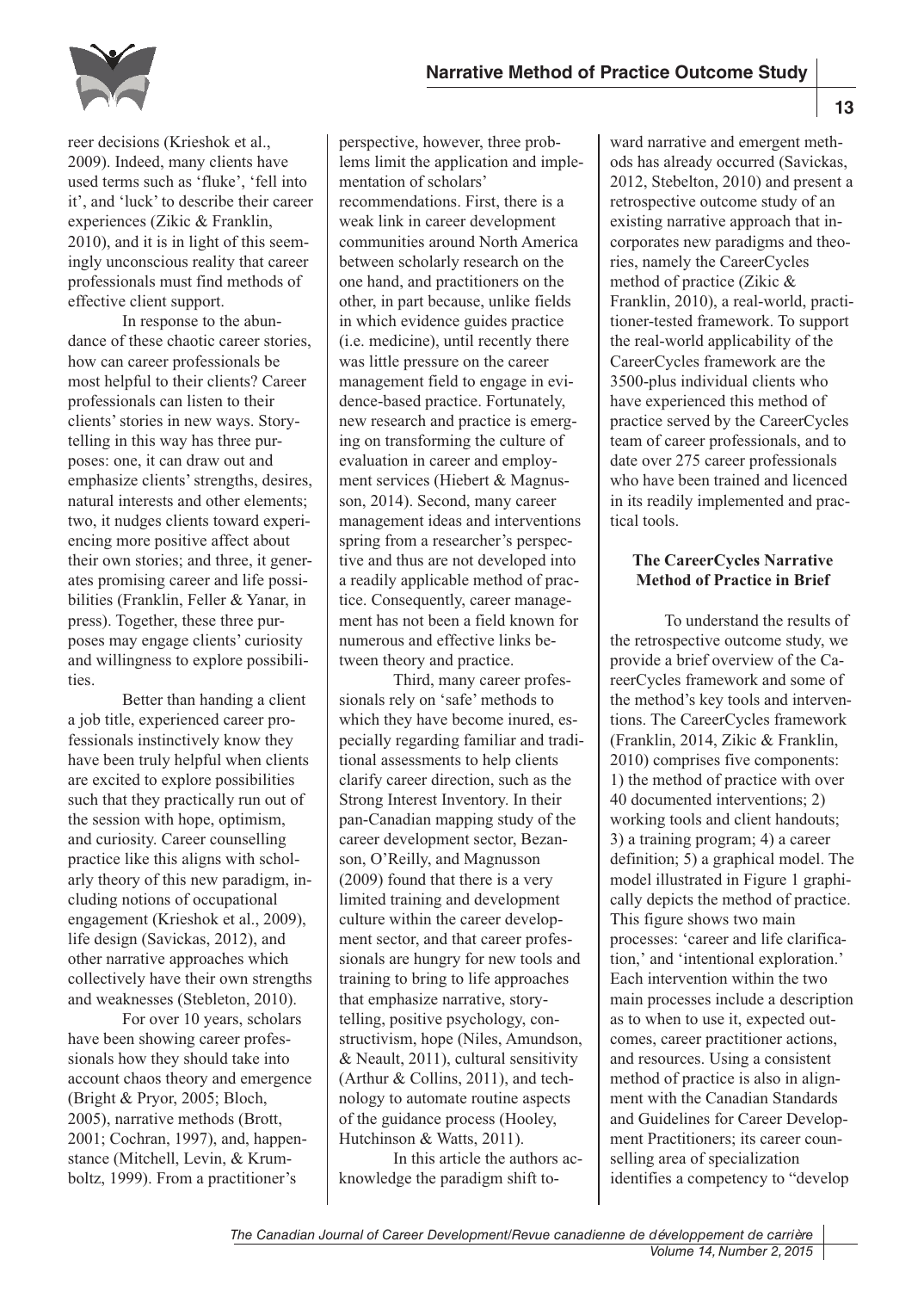





a method of practice that is grounded in established or recognized ideas" (National Steering Committee for Career Development Guidelines and Standards, 2012, Competency S3.2.1).

Client and career professionals begin by collaboratively drafting a key career question, for example, "What should I do now in my career?" or "How do I create my future taking into account my whole life?" In the career and life clarification process, the career professional elicits the client's story and from it collaboratively gathers and organizes the relevant elements into a working document called a Career Sketch.

The approach involves looking at the client's life in narrative chapters, for example, early years, high school, college or university, internship, jobs, periods of unemployment, volunteering, extended travel, and recent past. Emphasis on early years may utilize clients' early recollections (Adler, 1964), as a projective technique. The career profes-

sional elicits the client's stories, probing and asking specific question, and using the client's narrative content. Importantly, this reflective task is done interactively and in full view of the client. This approach invites the client into new ways of making meaning from their experiences, drawing on the constructivist perspective of Peavy (1992), and in alignment with Savickas (2012), whose life design views clients as *authors* who may be characterized by autobiographical *stories* and who may be helped to *reflect* on life *themes* with which to construct their careers. An online storytelling application has also been developed, allowing the client to construct a timeline of their career and life stories, and then the application prompts the user with context-sensitive questions about each story, and the user's brief responses are added automatically to their interactive Career Sketch.

The client's relevant information builds from Bridges' (1998) D.A.T.A. (desires, abilities, temperament, assets), which is expanded in the CareerCycles method of practice to include desires, strengths, natural interests, personal qualities, assets, influences of other people, possibilities the client is curious about, and the client's named thoughts, feelings and insights. Using this narrative information, a Career Sketch is developed collaboratively, to gather and organize the client's important information and to generate new career and life possibilities. At its core this is a counselling process with career professionals demonstrating empathy, genuineness and unconditional positive regard, hallmarks of Rogers' (1951) client-centered therapy.

After the Career Sketch is completed, the client is encouraged to draft a personal Career Statement from the most important content of the Career Sketch. Clients who have a written Career Statement are then encouraged by the career professional to read it aloud in session. In many cases this is the first experience a client has had of articulating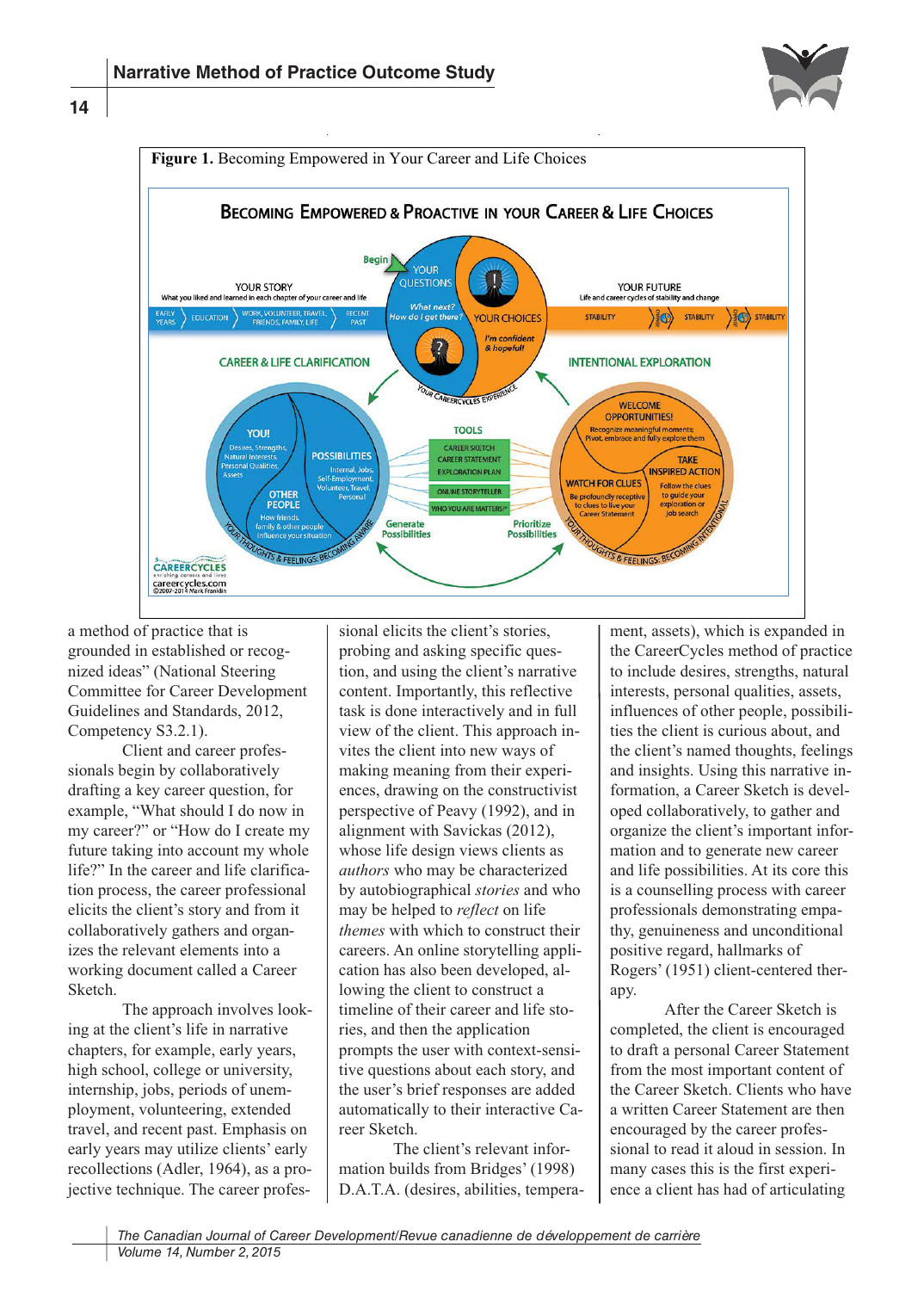

for themselves in the presence of another, their most important truths, and in so doing begin to own their Career Statement.

Clients are encouraged to imagine how they would feel if they were to "live their Career Statement," in other words, if their desires were realized, their strengths were utilized, and so on. This approach aims to trigger the "broaden and build phenomenon" (Fredrickson, 2001), drawing on a key finding from the field of positive psychology—when a client feels good, say, about the possibility that their Career Statement will come to pass, they are able to "broaden" the number of career possibilities and "build" on their internal resources such as confidence, hope, optimism and resilience.

Immediately after the unique and shared experience of the client's having read aloud their Career Statement, the career professional introduces the second CareerCycles process of Intentional Exploration. Using the Exploration Plan tool for each priority possibility career professionals and clients interactively build an Exploration Plan using the following questions: 1) What clues have you been noticing about this possibility? 2) Given all these clues, what inspired actions do you want to take now? 3) What requirements, such as a degree, certification on skill, might you need to acquire in order to do this possibility?

In an Exploration Plan, after listing as many "inspired actions" that a client wishes to do, clients and careers professional collaboratively identify actions the client wishes to take to explore career possibilities, without the need for a career decision and with the expectation that good things will happen and unnamed possibilities may emerge. This is described in the CareerCycles model as 'welcome opportunities,' aligning with the spirit of planned happenstance (Mitchell et al., 1999).

Reflecting upon the possible reasons why clients are more likely to want to take action within this framework, the authors sought validated measures aligned with personal attributes such as hope and 'curiosity and exploration', which may form a new basis for measuring the effectiveness of career management interventions.

# **The Search for Broader Career Management Outcomes Using Existing Validated Scales**

Aligned with the paradigm shift mentioned earlier, there needs to be an exploration of new and relevant measures beyond simply employment status. Employment status itself, that is, 'did the client get a new job?', is important and was included in the outcome study, however, there is no established link between employment status and employment quality (Kinicki, Prussia, & McKee-Ryan, 2000; Wanberg, Kanfer, & Rotundo, 1999; Werbel, 2000).

Over a period of approximately two years, through literature search and informal conversations with career professionals, appropriate outcome measures were explored to align with the experience of the new paradigm including narrative approaches, and that would lead to broader career management outcomes. The six career management outcome measures chosen were hope, optimism, resilience, self-efficacy, collectively psychological capital, personal growth, and curiosity and exploration. Each of these measures and their importance toward building a model for broader career management outcomes are expanded upon below.

Hope is defined as the perceived capability to derive pathways to desired goals, and motivate oneself via agency thinking to use those pathways (Snyder, 2002). Research shows that individuals who are hopeful, in this sense, are deemed to be better positioned to attain their goals as they have the capacity to both identify prospective routes and surmount barriers to goal attainment (Snyder et al.,1991; Snyder, 2002). Hope is important as a career management measure because when individuals have higher levels of hope they believe they can change their careers and can see pathways to make change.

A common connotation for optimism is having a positive outlook of the future. Individuals considering career change benefit from positive thoughts and beliefs about their future, and these cognitions make it easier to have hope and to take inspired action. In the Career-Cycles method of practice clients are encouraged to "jump in the sand box" and explore many possibilities from a position of strength instead of focusing on just one job or possibility.

High self-efficacy job seekers believe they possess the right skills and abilities to perform well in future jobs and are confident of being re-employed (Lim & Leng Loo, 2003). This belief and its association with the personal attribute of confidence provided a rationale for its inclusion in the outcomes study. In the CareerCycles method of practice, stories remind clients of their strengths, times when they experienced flow (Csikszentmihalyi, 1992), and the positive affect associated with using those strengths. This in turn leads to an increase in confidence to explore alternative career possibilities. In contrast, when people do not feel confident, their fears and apprehensions can stifle exploration. Within CareerCycles, writing the Career Statement aims to start to build a client's confidence.

*The Canadian Journal of Career Development/Revue canadienne de développement de carrière Volume 14, Number 2, 2015*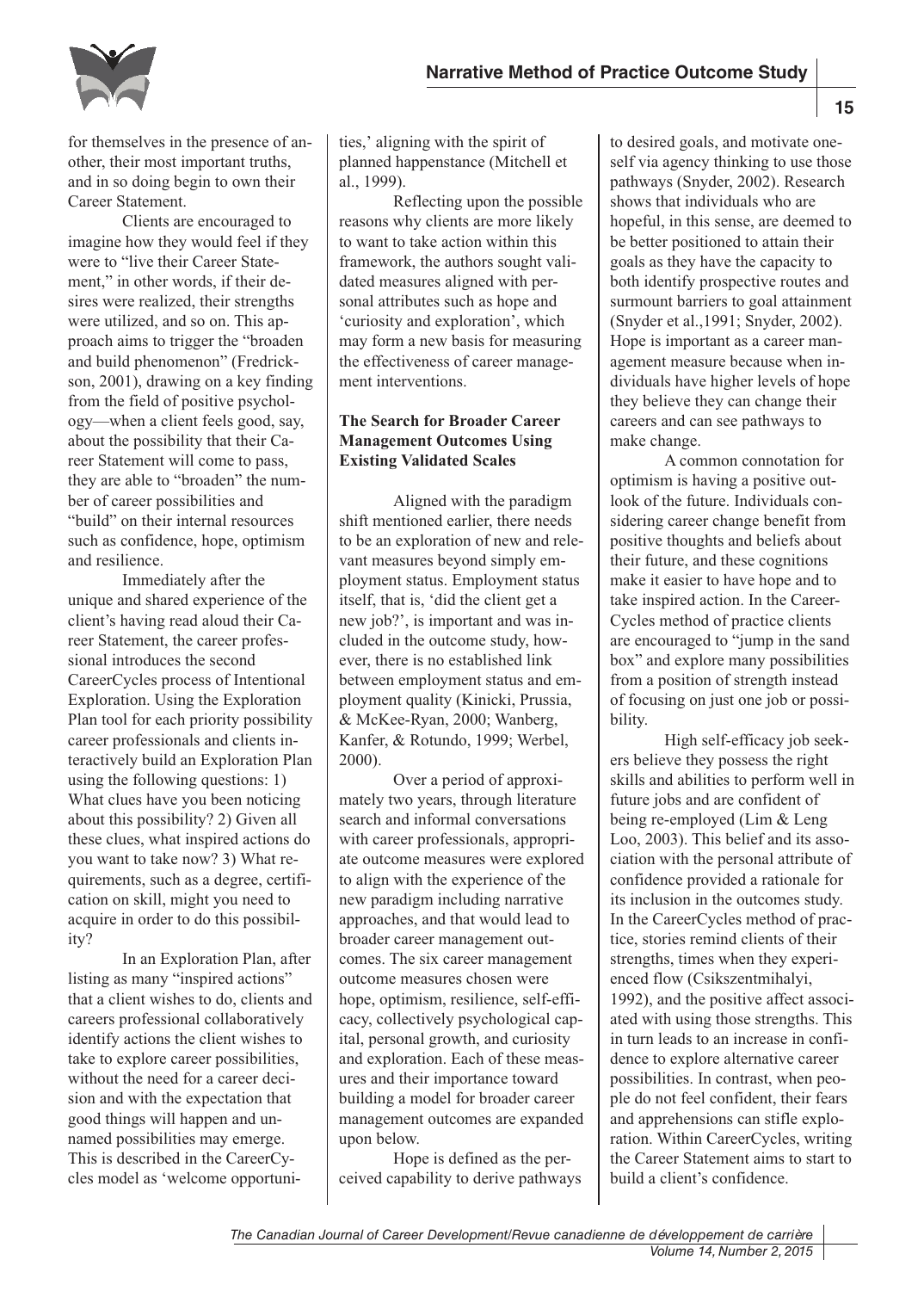

More than simply overcoming adversity, resilience enables individuals to 'bounce back' following a challenge and rebound with improved work performance (Luthans, Avey, Avolio, Norman & Combs, 2006). Zikic and Klehe (2006), in a study of people who lost their jobs, found positive outcomes of job loss by focusing on specific career adaptability activities of people in career transition. They called job loss "a blessing in disguise" suggesting recovery from a job loss set-back and the related erosion of self-identity that can accompany job loss. Using a Career Statement inoculates one against this diminished self-identity when one career possibility does not work out.

One such measure that incorporates these four concepts is "psychological capital" (PsyCap) (Luthans et al., 2006). As a validated measure, psychological capital incorporates hope, self-efficacy, resilience and optimism (often abbreviated as HERO). PsyCap has also been linked to job satisfaction (Cheung, Tang & Tang, 2011), employment status (Cole, Daly & Mak, 2009) and community involvement and negatively related to organizational cynicism, intentions to quit, and counterproductive workplace behaviors (Avey, Luthans & Youssef, 2010).

In order to conceptually address the description of PsyCap being compared to a 'state-like' entity (Avey et al., 2010), a continuum that is divided into the poles of state and trait has been suggested. This continuum positions PsyCap as the middle ground, hence the 'state-like' label (Luthans & Youssef, 2007). As such, PsyCap is seen to be distinct from extremely stable traits (e.g., intelligence; Schmidt & Hunter, 2000) and moderately stable traits (e.g., The Big Five personality traits, Barrick & Mount, 1991; Core Self Evaluations, Judge & Bono, 2001);

instead being understood as more flexible and having a greater degree of stability over time (Luthans, Avolio, Avey, & Norman, 2007).

Beyond the measures contained in psychological capital, it was important for this outcome study to consider curiosity and its impact on a client's willingness to explore possibilities that they are curious about. Curiosity is defined as a positive emotional-motivational system associated with the recognition, pursuit, and self-regulation of novel and challenging opportunities (Kashdan, Rose, & Fincham 2004). A curious personality is linked to tolerance of anxiety and uncertainty, unconventional thinking, and a nondefensive, non-critical attitude (Kashdan, Sherman, Yarbro & Funder, 2013) and is accompanied by increased engagement with the world. In the CareerCycles method of practice, as a client's stories are debriefed, career professionals and clients are engaged in generating possibilities that the client is curious about, from an exploratory perspective.

The final career management variable addressed, personal growth initiative, refers to the process or mechanisms of personal growth, rather than the specific content or outcomes of these efforts to change (Robitschek, 1998). In career clarification and exploration, people need to initiate change and become more proactive. In particular, in the CareerCycles Intentional Exploration process, the meaning of this process is knowing what one wants and having the mindset to achieve it. This mindset, 'I can take charge and make change,'signals the process of personal growth. Because the CareerCycles method of practice broadens clients' views of career management from 'career equals job' to a lifelong process of growth, the authors wanted an action-oriented personal growth measure,

where personal growth initiative is a skill set used to work through the process of working towards selfchange (Robitschek et al., 2012).

The CareerCycles narrative framework is an example of a newer post-modern, constructivist, and narrative paradigm for career counselling. In the outcome study, the authors tested whether the Career-Cycles narrative framework led to these broader career management outcomes.

In particular, the outcome study questions were:

1. Does the CareerCycles method of practice increases clients' Psychological Capital, Personal Growth Initiative, and Curiosity and Exploration? 2. Are these measures related with better career outcomes? 3. If so, how do clients'stories explain these relationships? 4. Finally, we wanted to know, how do these variables 'show up' in clients' stories?

## **Method**

Psychological capital (optimism, hope, resilience, self-efficacy), curiosity and exploration, personal growth initiative, and career outcomes (employment status, person-job fit, and overall career and life satisfaction) were assessed via an online survey sent out to past CareerCycles clients. In addition to the online survey, one-on-one interviews with seven survey participants from different professional backgrounds were conducted (e.g., finance, management, social sciences, engineer, human resources) in order to gain a deeper understanding of their career experiences and perceptions about the CareerCycles program. Interviews were approximately one hour long and focused on two broad areas: (a) participants' overall experiences with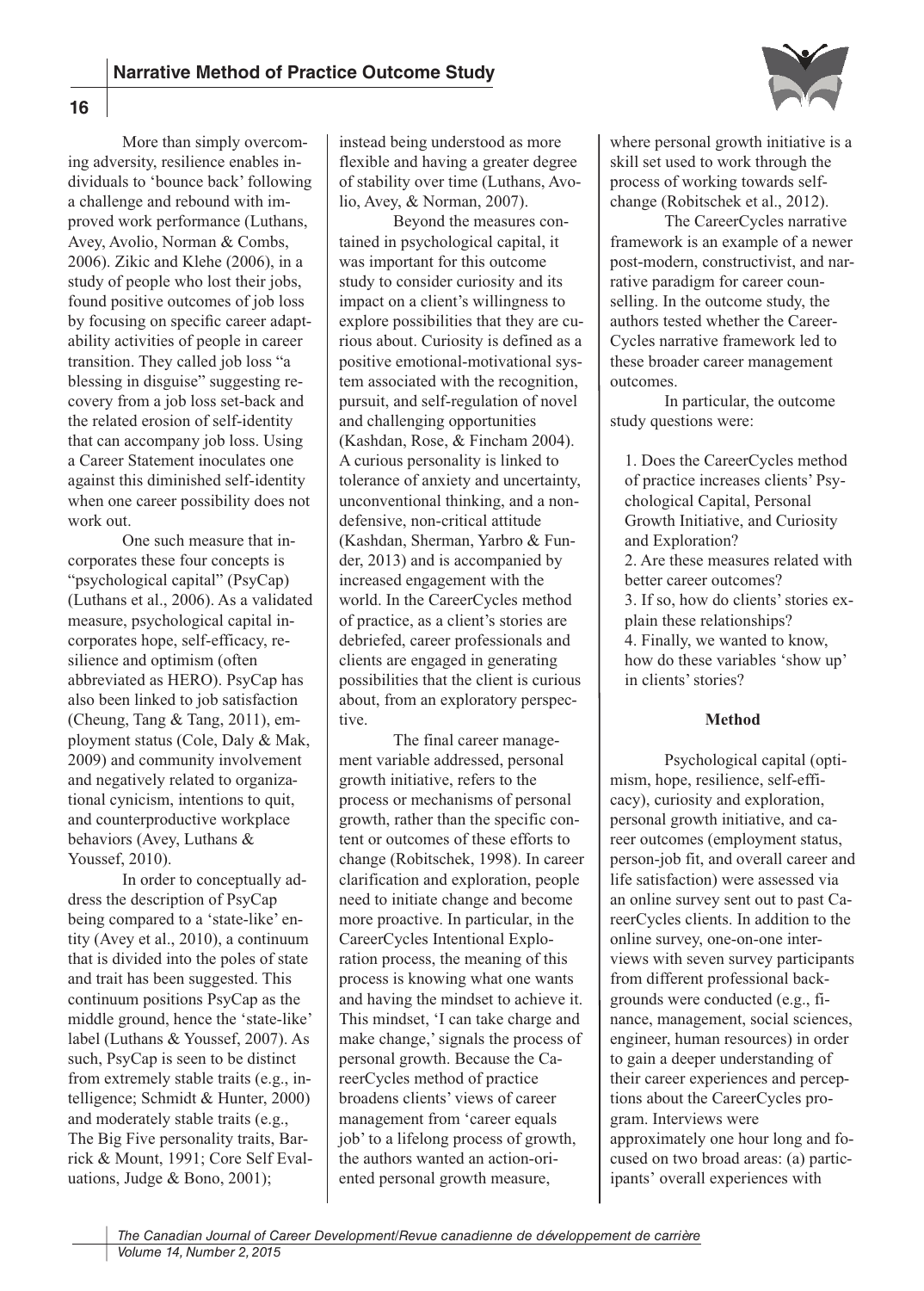

CareerCycles narrative framework and (b) how this narrative framework processes, tools, and exercises helped them moving forward in their career. The general guidelines of thematic analysis offered by Braun and Clarke (2006) were used for finding common patterns within the interviews. Qualitative analysis of the interview data was used to gain an in-depth understanding of survey results and will be discussed in relation to survey results.

## **Participants**

Sixty-eight past clients from various educational and professional backgrounds responded to the online survey. The condition for selecting participants was such that they had to complete at least four sessions with a CareerCycles associate. Females represented 70% of the participants and 55% of the participants were between ages 25-44. In terms of education and employment, 81% had at least an undergraduate degree, and 64.5% were employed when they started their first session. 71% of the participants reported that they completed the program within 2 years of the survey with an average of 5 sessions. There were no significant differences in the study variables among different demographic groups.

## **Measures**

In order to assess the changes in psychological capital, curiosity and exploration, and personal growth initiative, participants were asked to reflect on how they think, feel, and behave in relation to their career and life at the time of the survey as well as how they thought, felt, and behaved before they started the CareerCycles program, in other words, a post-pre or retrospective assessment (Hiebert & Magnusson, 2014). At the time of the survey, participants had completed the program and the survey asked them to reflect on their experiences.

*Psychological Capital* (selfefficacy, optimism, hope, and resiliency) was assessed by a 24-item measure that was originally developed by Luthans and colleagues (Luthans et al., 2007) to measure the psychological capital of employees in organizations. The items were adapted, with permission from the author, to this client sample (e.g., the word "work" was replaced with "career and life"). Sample items were "I feel confident analyzing a long-term problem to find a solution," "I'm optimistic about what will happen to me in the future as it pertains to my career and life." *Curiosity and Exploration* was assessed by a 10-item measure developed by Kashdan and colleagues (Kashdan et al., 2009). Sample items included "I actively seek as much information as I can in new situations," and "Everywhere I go, I am out looking for new things or experiences." *Personal Growth Initiative* was assessed by a nine-item measure developed by Robitschek (1998). Sample items were "If I want to change something in my life, I initiate the transition process," and "I know what I need to do to get started toward reaching my goals."

We also assessed participants' *clarity about the initial career and life question* by first asking participants to briefly describe the career and life question they had when starting the CareerCycles Program. Participants were then asked to describe how they felt about this issue at the time of the survey and on a 5 point scale  $(1 = not at all, 5 = a)$ *great deal*) indicate the extent to which they feel clarity about the career and life question or issue that they brought to their first session. *Career and life satisfaction*, consistent with Wanberg, Kanfer, and Banas (2000), was assessed with an

item that asked participants to indicate their satisfaction with their career and life on 5-point scale  $(1 =$ *not at all*,  $5 = to$  *a large extent*). Participants were asked to indicate their *current employment status* by checking the most appropriate item from the following list: employed full-time, employed - part-time, not employed - looking for work, not looking for work, self-employed, interning. *Person-Job Fit* was assessed by a four-item measure adapted from Lauver and Kristof-Brown (2001). Participants were asked the extent to which they see fit with their jobs in terms of their skills (e.g., "My knowledge and skills match the requirement of the job,") and personality (e.g., "My job is a good match for me").

### **Results**

Table 1 below shows the means, standard deviations, correlations, and internal reliability of all study variables.

Paired-samples t-tests were conducted to assess the differences in participants' attributes after they completed the CareerCycles program. There was a significant increase in psychological capital, personal growth initiative, and curiosity and exploration after experiencing the CareerCycles narrative method of practice (Table 2). Participants felt higher self-efficacy, hope, resilience, and optimism about their career and life, expressed more curiosity about exploring opportunities, and took more initiative in their personal growth.

The narratives of the interview participants echoed this positive change in psychological capital through the process of writing and reflecting on the Career Statement. One of the participants explained how the Career and Life Clarification process leading up to writing her Career Statement helped her feel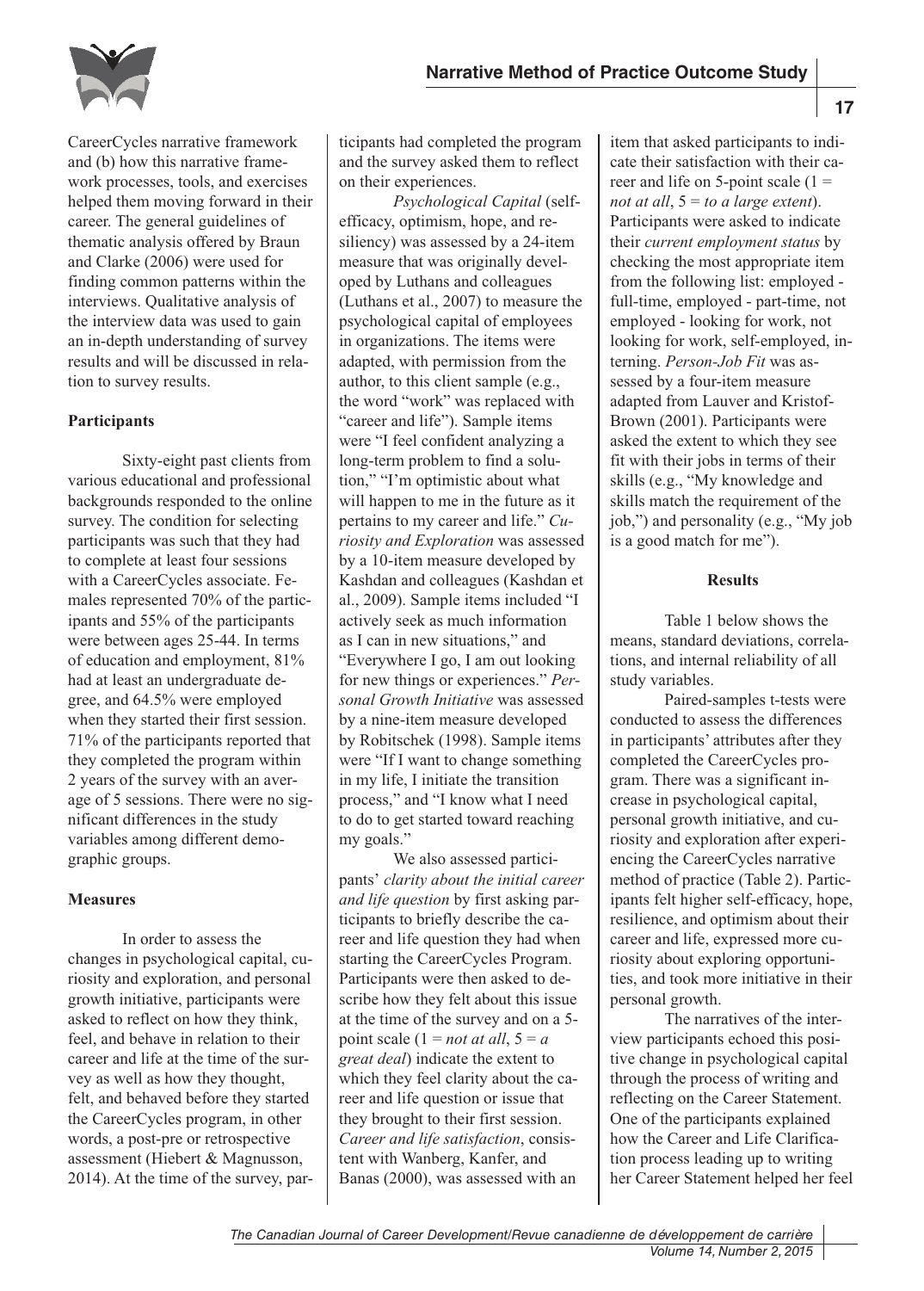

# **Table 1**

**18**

*Means, Standard Deviations, Correlation Coefficients, and Reliabilities of Main Study Variables* 

| <b>Variables</b>                                                   | $\mathbf M$ | <b>SD</b> | 1       | $\mathbf{2}$ | 3       | 4       | 5       | 6       | $\overline{7}$ | 8       | 9       | 10     | 11     | 12     | 13     | 14 |
|--------------------------------------------------------------------|-------------|-----------|---------|--------------|---------|---------|---------|---------|----------------|---------|---------|--------|--------|--------|--------|----|
|                                                                    |             |           |         |              |         |         |         |         |                |         |         |        |        |        |        |    |
| 1.Self-efficacy                                                    | 4.79        | .74       | (.80)   |              |         |         |         |         |                |         |         |        |        |        |        |    |
| 2.Hope                                                             | 4.36        | .94       | $.55**$ | (.86)        |         |         |         |         |                |         |         |        |        |        |        |    |
| 3.Optimism                                                         | 4.39        | .85       | .20     | $.43**$      | (.85)   |         |         |         |                |         |         |        |        |        |        |    |
| 4.Resilience                                                       | 4.60        | .74       | $.43**$ | $.54**$      | .29     | (.76)   |         |         |                |         |         |        |        |        |        |    |
| 5. Psychological Capital                                           | 4.54        | .66       | $.78**$ | 89**         | $.51**$ | $.74**$ | (.91)   |         |                |         |         |        |        |        |        |    |
| 6. Personal Growth Initiative                                      | 4.44        | .83       | $.61**$ | $.68**$      | $.43**$ | $.41**$ | $.73**$ | (.88)   |                |         |         |        |        |        |        |    |
| 7. Curiosity and Exploration                                       | 3.26        | .80       | $.56**$ | $.59**$      | .23     | $.46**$ | $.60**$ | .44**   | (.84)          |         |         |        |        |        |        |    |
| 8. Career and Life Clarity                                         | 2.40        | .63       | $.47**$ | $.33*$       | .23     | .14     | $.46**$ | $.53**$ | $.32*$         | (n.a.)  |         |        |        |        |        |    |
| 9. Career and Life Satisfaction                                    | 3.36        | 1.15      | $.43**$ | $.56**$      | .25     | $.57**$ | $.62**$ | $.59**$ | .21            | $.47**$ | (n.a.)  |        |        |        |        |    |
| 10. Person-job fit                                                 | 3.48        | 1.09      | $.45*$  | $.45*$       | .23     | $.63**$ | $.58**$ | $.42*$  | .21            | .27     | $.82**$ | (.85)  |        |        |        |    |
| 11. Employment Status                                              | .21         | .41       | $-.24$  | $-.27$       | .10     | $-.35*$ | $-.29$  | $-.16$  | $-.25$         | .082    | n.a     | n.a.   |        |        |        |    |
| $(0 = \text{employed}, 1 = \text{unemployed})$<br>$12. \text{Age}$ | 3.11        | 1.11      | .22     | .10          | .21     | .22     | .23     | .00     | .05            | $-.21$  | .23     | .25    | $-.24$ |        |        |    |
| 13. Gender (0=female,<br>$1 = male$ )                              | .25         | .43       | .14     | .17          | .12     | .14     | .18     | .04     | $-.08$         | .03     | .10     | .15    | .08    | .07    |        |    |
| 14. Education                                                      | 4.52        | 1.79      | $-.23$  | $-.19$       | $-.10$  | $-.34*$ | $-.21$  | $-.14$  | $-.27$         | .00     | $-38$   | $-.43$ | .22    | $-.19$ | $-.11$ |    |

## **Table 2**

*Paired-Sample t-tests* 

|                           | Before CC |           | After CC |           |              | 95% CI for Mean |              |          |    |
|---------------------------|-----------|-----------|----------|-----------|--------------|-----------------|--------------|----------|----|
| <b>Study Variables</b>    | M         | <b>SD</b> | M        | <b>SD</b> | $\mathsf{n}$ | Difference      | $\mathbf{r}$ | t        | df |
| Self-Efficacy             | 3.91      | .87       | 4.79     | .74       | 48           | $-1.12, -63$    | $.47*$       | $-7.31*$ | 47 |
| Hope                      | 3.39      | .84       | 4.36     | .94       | 47           | $-1.21, -70$    | $.55*$       | $-7.57*$ | 45 |
| Optimism                  | 3.75      | 1.04      | 4.39     | .85       | 44           | $-.87, -.39$    | .66*         | $-5.28$  | 43 |
| Resilience                | 4.12      | .86       | 4.60     | .74       |              | $45 - 70 - 24$  | $.55*$       | $-4.18$  | 44 |
| Psychological Capital     | 3.79      | .71       | 4.54     | .66       | 43           | $-96, -52$      | $.49*$       | $-6.77$  | 40 |
| Pers. Growth Initiative   | 3.48      | .99       | 4.44     | .80       | 52           | $-1.27, -74$    | $.49*$       | $-7.67$  | 48 |
| Curiosity $&$ Exploration | 2.98      | .65       | 3.26     | .80       | 50           | $-39, -16$      | $.80*$       | $-4.83$  | 49 |

more confident and optimistic about her career exploration:

> "It might be a certain sense of just like calmness and self-confidence and a certain amount of really kind of positive introspection to better articulate what you're good at and what you really want to achieve, so it's kind of related to their whole Career Statement process. To really make you feel positive about what you have to offer and not just constantly feel afraid and constantly reactive because the

job market is bad and you feel kind of defensive and scared about this."

Another participant expressed how the CareerCycles experience helped her feel more hopeful about career opportunities and seek opportunities to grow:

"Well, I think that it just allowed me to have more hope and kind of a broader mindset about what the opportunities for me are. I still am in the job that I was in when I started CareerCycles and I think one of the things that I

did discover was that there may be opportunity to manipulate the current position that I'm in right now, in order to give me more of the things that I'm looking for…I got the sense that there were more opportunities out there than I had really imagined."

The two client quotes above reflect clients' experiences in both the narrative career and life clarification process, as well as the more active intentional exploration process of CareerCycles. When

*The Canadian Journal of Career Development/Revue canadienne de développement de carrière Volume 14, Number 2, 2015*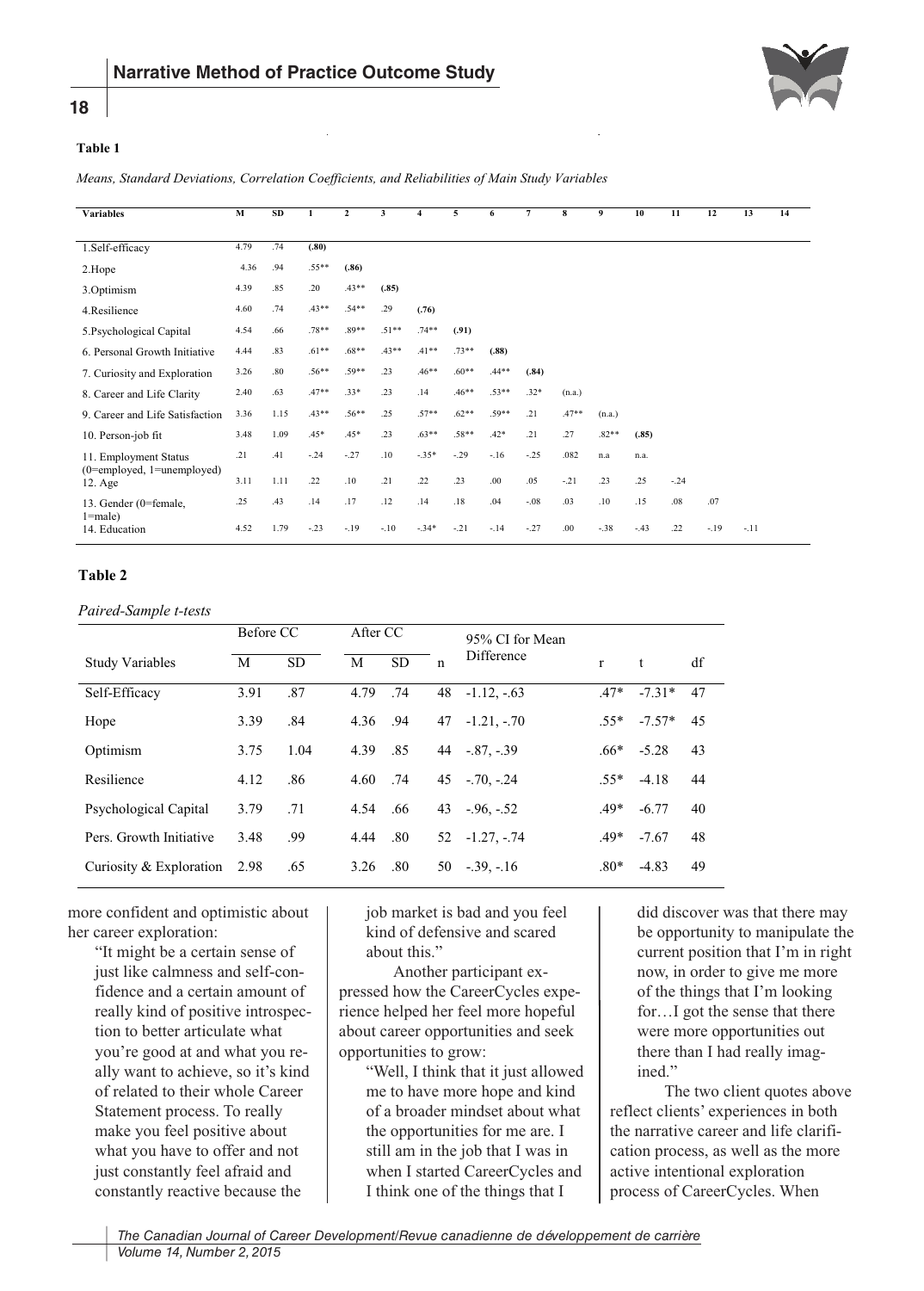

asked to reflect on the initial career and life question they brought to their first session and how they feel about this question at the time of the survey, 76% of the participants indicated that they gained somewhat to a great deal of clarity about their initial life and career question  $(M =$  $3.14, SD = 1.389$ ).

Career and life clarity was positively related to psychological capital ( $r = .46$ ,  $p < .05$ ), personal growth initiative ( $r = .53$ ,  $p < .05$ ), and curiosity and exploration (r  $=$ .32, p  $\le$  .05) (Table 1). Individuals with higher levels of psychological capital who take initiative for their personal growth and explore career opportunities had higher clarity about their initial life and career question. Field Research is a tool frequently used in the Intentional Exploration process to guide clients in how to set up and conduct an intentional conversation with someone familiar with one of the client's priority possibilities. One of the participants, a finance professional who was looking to change careers when she started the CareerCycles program, shared that conducting field research helped her gain more clarity about her interests and skills and eventually deciding to pursue a career in graphic design. Another participant, an experienced manager in the service sector, shared in the interview that focusing on his personal growth and paying attention to his passions and what makes him feel excited helped him became clear about getting more education in horticulture.

And, for another participant, writing her Career Statement helped her to pay more attention to the activities and skills she found meaningful, which led to more clarity about the next steps in her career:

> "I think the biggest help is the awareness piece, so, the fact that I am, I have a better sense of why it is I was doing the things

that I was doing in my work situation and in my volunteer situation. And I think the clarity around that allowed me to make, you know, when the opportunities come up within my current job to accept a project or pursue some line of work I can make sure that it's sort of focused either within the area of my interest or when I go and if I decide to move on from this position that I have a bit more of a focus to understand where it is I want to go."

Psychological capital  $(r =$ .62,  $p < .05$ ) and personal growth initiative ( $r = .59$ ,  $p < .05$ ) were positively related to overall career and life satisfaction (Table 1). Individuals with higher levels of psychological capital who take initiative for their personal growth expressed more satisfaction with their careers and lives (Luthans et al., 2007).

In terms of employment change results from the outcome study, 80% of participants indicated that they were employed in some form at the time of the survey, representing a 15.5% increase in employment rates compared to employment status when they were CareerCycles clients. There was a significant difference in resiliency scores between employed ( $M = 4.74$ , SD = .77) and unemployed clients  $(M = 4.09, SD$  $=$  .36), t[42] = 8.58, p < .05, with clients who were employed reporting higher resiliency scores.

Person-job fit was positively related to higher psychological capital ( $r = .58$ ,  $p < .05$ ) and personal growth initiative ( $r = .42$ ,  $p < .05$ ). Individuals who had higher psychological capital and who committed themselves to personal growth also reported higher fit between their jobs and their skills and personality. One participant, a social scientist, said that as a result of the CareerCycles experience, she started looking at her current job within the

context of her long term career aspirations and how this job helps her move towards that direction:

> "I think, not necessarily because I've achieved that at the moment but I'm quite aware of the fact that this job that I have just taken is probably not the job that I'd like to be in five years time but I think that I was able to sort of reconcile and figure out that definitely there's enough in the job that interests me that I could use the skills….I'm trying to think about how I can make sure that time I have for research each week in this new post gets used effectively so I see this job very much as a stepping stone."

## **Discussion and Implications for Practitioners**

From the perspective of a busy career counselling practice, clients often do not know what to expect when they seek career services when faced with a career problem or crisis. Contrast this scenario with an individual seeking dental services—people know what to expect at a dentist's office. Because they don't know what to expect from career counselling, it is up to career professionals to be able to clearly explain their method of practice and the results a client can expect.

Prior to conducting the outcome study described in this article, the client service staff at CareerCycles responded to prospective client questions such as, 'What do you do?' based on the consistent method of practice described above. A more difficult question was, 'What results can I expect? Do you get me a job?' This second line of questioning demonstrates the confusion on the part of prospective career clients among the services and roles of career counsellors and recruiters/job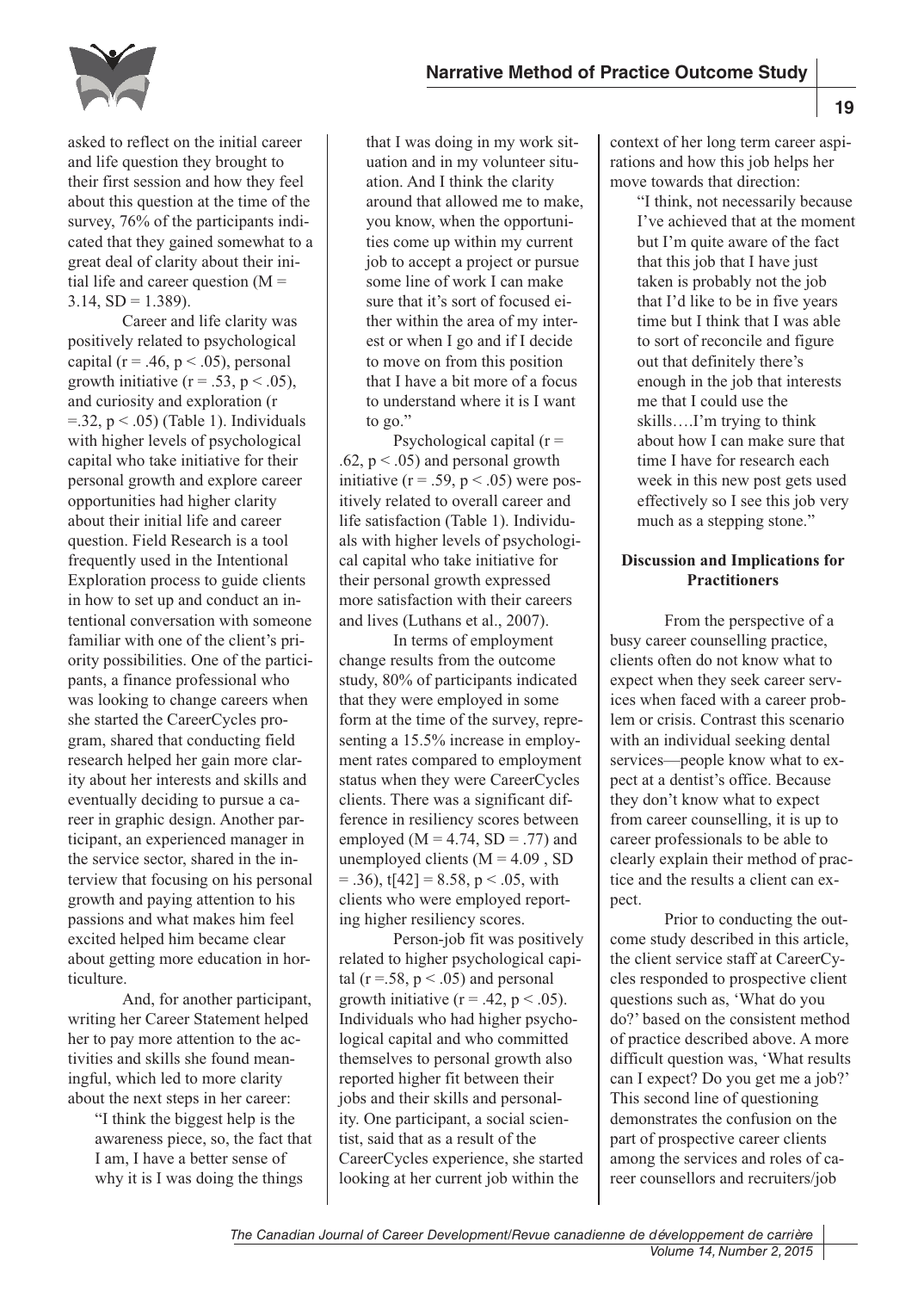

developers. If career professionals do not 'get you a job' then what results can the prospective client expect? Based on the results of this study, a career professional using the CareerCycles method can respond confidently about their method of practice. In response to a prospective client's questions about results, a career professional using the CareerCycles method of practice could say, 'our clients report higher hope, confidence, optimism and resilience, after our program and these results are correlated with person-job fit, and career and life satisfaction'.

The findings of this outcome study support the trend in career counselling toward 'narrative' and 'storytelling' methods. These narrative and emergent approaches, distinct from traditional vocational guidance and career education, address the complexity of human lives and the rapidly changing worlds of work.

In particular, the way CareerCycles clients interviewed in this outcome study said that they used their Career Statement to direct their intentional exploration aligns with the emergent quality of career decision-making, very unlike the matchmaking approach of traditional assessments. Clients can allow career possibilities to emerge from their exploration if and only if they actually explore something. Test-and-tell approaches rely on a rational approach to career choice making, and yet clients draw abundantly on non-conscious processes to make career decisions (Krieshok et al., 2009). Funded with selfknowledge that has emerged from coralling elements from their stories, and with higher levels of psychological capital and increased curiosity and exploration, clients engage in career exploration that empowers them, as occurred with clients in this outcome study.

## **Implications for Practice**

The implications for career professionals are more broadly stated to allow the new narrative and life design paradigms to flow into their practices. Career professionals tend to hang onto existing tools to which they have become accustomed, therefore a transition period during which these existing tools will be used alongside new approaches is recommended.

More specifically, the implications for career professionals and practitioners are to develop or get trained in an existing narrative method of practice that bridges theory with practice. This will allow them to become more consistent across clients, and increase consistency across different practitioners within career or employment centres. Using a consistent, narrative method of practice accrues many benefits to career professionals and administrators including: a) attract more clients and retain them; b) delivery consistent and consistently good service; c) make training and supervising easier; d) improve programming; e) allow for service evaluation and outcome study (Franklin, 2012).

#### **Limitations and Further Research**

The outcome study in this article presents a series of limitations. First, all data were collected at one point in time. Therefore, the direction of relationships between study variables cannot be determined, although, prior research and theory cited gave a logical understanding of the direction of the relationship between career management variables such as psychological capital and impact outcomes. Second, participants self-reported their experiences. Although this is a necessary approach given an interest in participants'

subjective career experiences, it would be valuable to collect information about these perceptions from different sources, such as participants' family and friends. Third, a post-then-pre methodology was adopted, also known as post-pre or retrospective assessment, in which participants were asked to answer questions about their attitudes and experiences retrospectively. Postthen-pre methods to identify self-reported behavioural and attitude changes can provide substantial evidence for program impact (Lam & Bengo, 2003; Pratt, McGuigan, & Katzev, 2000; Rockwell & Kohn, 1989).

However, there are limitations to the post-then-pre method including concerns about validity. Participants might assume that the program had the desired effect (implicit theory of change) and it is possible participants are enhancing the degree to which they have improved as a means of impression management (Nimon, Zigarmi & Allen, 2010).

Further, participants in this study were contacted in some cases up to two years after the program, which may result in memory effects over time (Nisbett & Wilson, 1977). To address validity concerns, future studies can track participant demographics allowing for the analysis of participant attrition. Alternatively, to address validity concerns a traditional pre/post design can be used.

Small sample size and representativeness of the sample are another limitations. Participants who volunteered to participate in the survey study may be unique from other past clients in terms of their motivation to find employment and advance their careers. Therefore, the voluntary aspect of the participation in the study poses a limitation on the generalization of the findings to reflect the experience of all clients.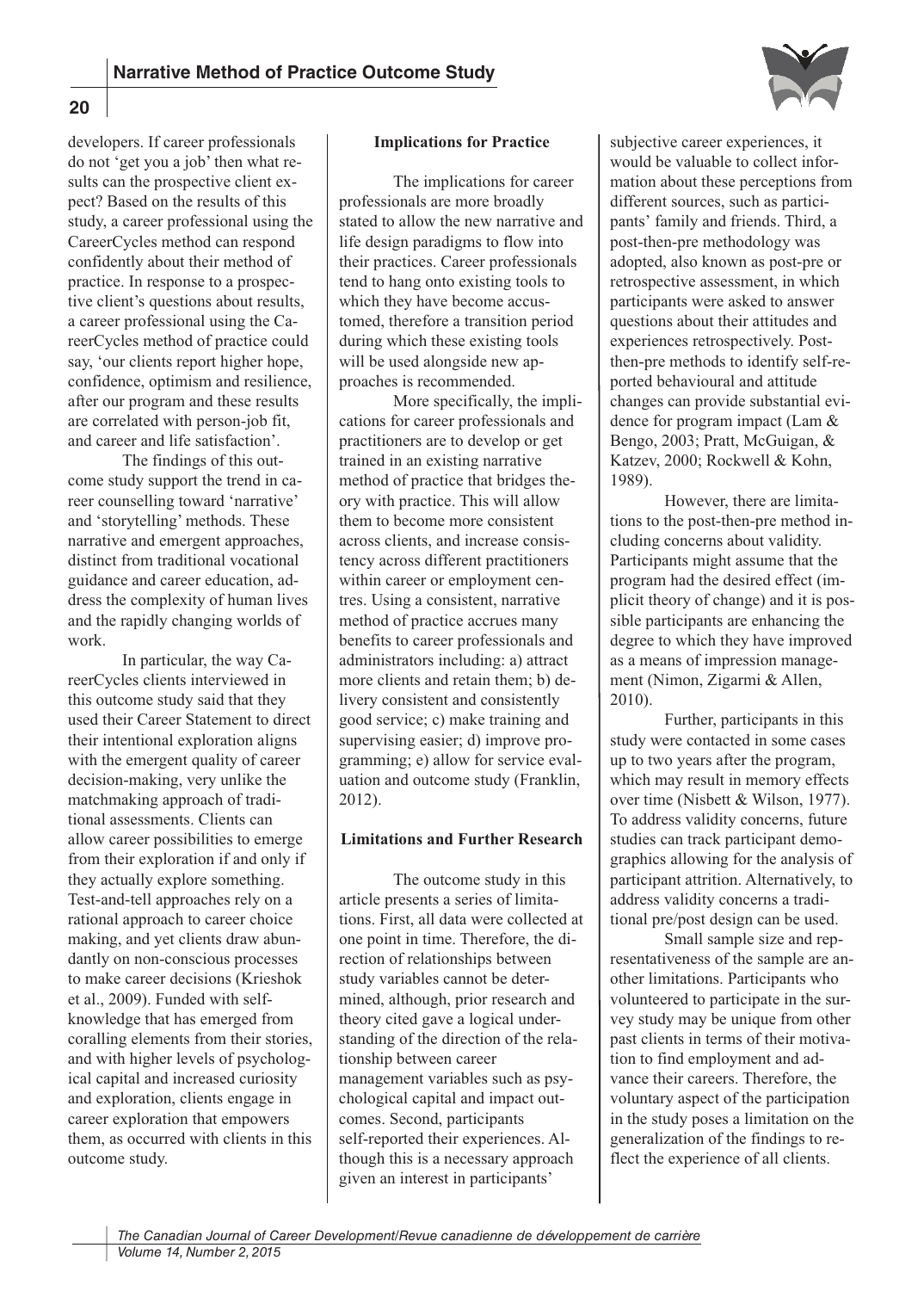

A number of questions emerge from the experience of conducting this outcome study and its results: 1) Can the results of this outcome study be replicated in a longitudinal pre-post experimental design?, 2) How can the CareerCycles method of practice be integrated into other career service models?, and 3) What other career management interventions could be measured using the scales utilized in this outcome study?

First, further research could be conducted using a more robust experimental design, comparing the before and after experiences of clients who were provided career counselling using the CareerCycles narrative method of practice, with the before and after experiences of a control group. Opportunities for collaboration in this research exist with scholars working in colleges and universities where the CareerCycles narrative method of practice is in use, and with researchers examining methods and interventions to address the needs of the unemployed professionals.

Many career and employment centres, especially those that are funded by government, focus on reemployment measures. This limited focus shifts the emphasis of career professionals' work on a narrow set of job search interventions instead of broader career management outcomes discussed in this article. An area of further research could focus on the effect and results of integrating the CareerCycles method of practice into other career service models.

A third area for further research could look at other career management interventions that could be evaluated using the validated scales utilized in this outcome study. The personal attribute scales have generated considerable interest among career professionals at conference presentations. In-class career interventions, job-shadowing programs, internships and practica programs, and career and employment services at community employment centres may all benefit from measurement of personal attributes such as hope, optimism, confidence and resilience. Finally, two other interesting areas for further exploration and related research and practice are integrating research and data gather into online tools, and focusing on a single career counselling session.

## **Concluding Thoughts**

As supported by literature and the findings of the study above, CareerCycles is an evidence-based method guided and informed by real practice. It utilizes over 40 fully documented interventions. The 275 helping professionals across Canada, the US and Europe trained and licensed to use it are enriching the careers of thousands of their clients from dozens of countries of origin. The narrative method has assisted those from postsecondary students to early-career professionals, and mid-career to adults approaching retirement.

## **References**

- Adler, A. (1964). Individual Psychology of Alfred Adler. Harper-Collins.
- Arthur, N., & Collins, S. (2011). Infusing culture in career counselling. Journal of Employment Counseling, 48, 47-49.
- Avey, J. B., Luthans, F., & Youssef, C. M. (2010). The additive value of positive psychological capital in predicting work attitudes and behaviors. Journal of Management, 36(2), 430-452.
- Barrick, M. R., & Mount, M. K. (1991). The big five personality dimensions and job performance: a meta analysis. Personnel psychology, 44(1), 1-26.
- Bennett, N., Lemoine,G.J. (2014). What VUCA Really Means for You. Harvard Business Review. Jan-Feb 2014.
- Bezanson, L., O'Reilly, E., & Magnusson, K. (2009). Pan-Canadian mapping study of the career development sector.
- Bloch, D. P. (2005). Complexity, chaos, and nonlinear dynamics: A new perspective on career development theory. The Career Development Quarterly,53(3), 194-207.
- Braun, V., & Clarke, V. (2006). Using thematic analysis in psychology. Qualitative research in psychology, 3(2), 77-101.
- Bridges, W. (1998). Creating You and Co. Da Capo Press.
- Bright, J. E., & Pryor, R. G. (2005). The chaos theory of careers: A user's guide. The Career Development Quarterly, 53(4), 291- 305.
- Brott, P. E. (2001). The storied approach: A postmodern perspective for career counseling. The Career Development Quarterly, 49(4), 304-313.
- Cheung, F., Tang, C. S. K., & Tang, S. (2011). Psychological capital as a moderator between emotional labor, burnout, and job satisfaction among school teachers in China. International Journal of Stress management, 18(4), 348.
- Cochran, L. (1997). Career counseling: A narrative approach. Sage.
- Cole, K. D., Daly, A. E. & Mak, A. S. (2009). Good for the Soul: the relationship between work, wellbeing and psychological capital. The Journal of Socio-Economics, 38, 464-474
- Csikszentmihalyi, M. (1992). Flow: The psychology of happiness. Rider.
- Franklin, M. (2012). Methods in our madness! Benefits of a clear method-of-practice. Conference presentation. Cannexus12, Ot-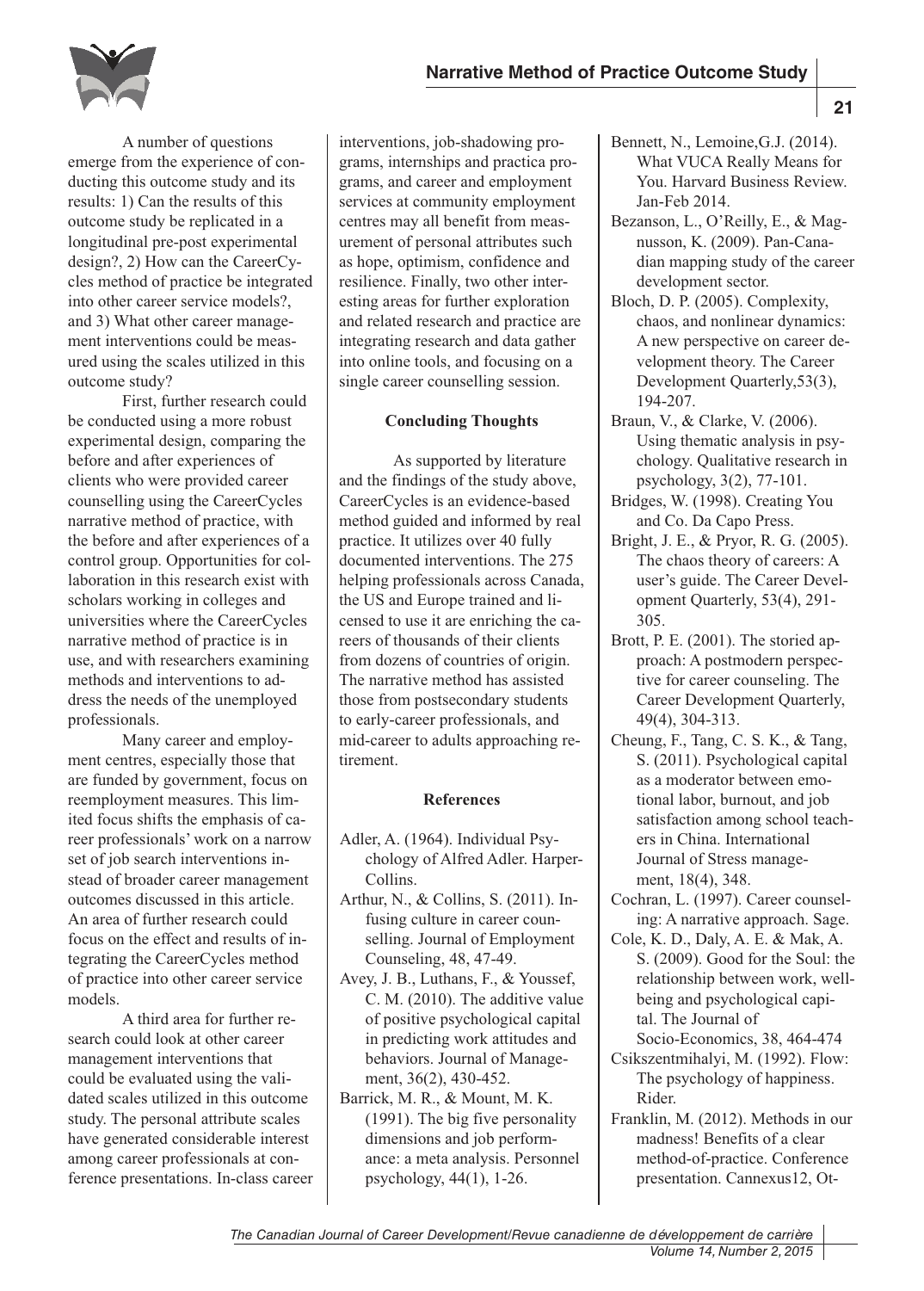

tawa, Canada. Retrieved Oct. 17, 2013 from http://www.cannexus.ca/CX/files/2012/handouts/CX12\_P\_Franklin\_Method sInOurMadness.pdf

- Franklin, M. (2014). CareerCycles: A Holistic and Narrative Method of Practice. In B.C. Shepard, P.S.Mani (Eds.), Career Development Practice in Canada: Perspectives, Principles, and Professionalism (pp. a-b). Toronto: CERIC.
- Franklin, M., Feller, R., & Yanar, B. (in press). Narrative Assessment Tools for Career and Life Clarification and Intentional Exploration: Lily's Case Study. Career Planning and Adult Development Journal
- Fredrickson, B. L. (2001). The role of positive emotions in positive psychology: The broaden-andbuild theory of positive emotions. American psychologist, 56(3), 218.
- Haidt, J. (2006). The happiness hypothesis: Finding modern truth in ancient wisdom. Basic Books
- Hiebert, B., & Magnusson, K. (2014). The Power of Evidence: Demonstrating the Value of Career Development Services. In B.C. Shepard, P.S. Mani (Eds.), Career Development Practice in Canada: Perspectives, Principles, and Professionalism (pp. 489-530). Toronto: CERIC.
- Hooley, T., Hutchinson, J., & Watts, A. G. (2011). Careering through the Web: the potential of Web 2.0 and 3.0 technologies for career development and career support services. UKCES.
- Judge, T. A., & Bono, J. E. (2001). Relationship of core self-evaluations traits—self-esteem, generalized self-efficacy, locus of control, and emotional stability—with job satisfaction and job performance: A meta-analysis. Journal of applied Psychology, 86(1), 80.

Kashdan, T. B., Gallagher, M. W., Silvia, P. J., Winterstein, B. P., Breen, W. E., Terhar, D., & Steger, M. F. (2009). The curiosity and exploration inventory-II: Development, factor structure, and psychometrics. Journal of research in personality, 43(6), 987-998.

Kashdan, T. B., Rose, P., & Fincham, F. D. (2004). Curiosity and exploration: Facilitating positive subjective experiences and personal growth opportunities. Journal of personality assessment, 82(3), 291-305.

Kashdan, T. B., Sherman, R. A., Yarbro, J., & Funder, D. C. (2013). How are curious people viewed and how do they behave in social situations? From the perspectives of self, friends, parents, and unacquainted observers. Journal of personality, 81(2), 142-154.

Kinicki, A. J., Prussia, G. E., & McKee Ryan, F. M. (2000). A panel study of coping with involuntary job loss. Academy of Management Journal, 43(1), 90- 100.

- Krieshok, T. S., Black, M. D., & McKay, R. A. (2009). Career decision making: The limits of rationality and the abundance of non-conscious processes. Journal of Vocational Behavior, 75(3), 275-290.
- Lam, T. C. & Bengo, P. (2003). A comparison of three retrospective self-reporting methods of measuring change in instructional practice. American Journal of Evaluation, 24(1), 65-80.
- Lauver, K. J., & Kristof-Brown, A. (2001). Distinguishing between employees' perceptions of person–job and person–organization fit. Journal of Vocational Behavior, 59(3), 454-470.
- Lim, V. K., & Leng Loo, G. (2003). Effects of parental job insecurity and parenting behaviors on

youth's self-efficacy and work attitudes. Journal of Vocational Behavior, 63(1), 86-98.

- Luthans, F., Avey, J. B., Avolio, B. J., Norman, S. M., & Combs, G. M. (2006). Psychological capital development: toward a micro intervention. Journal of Organizational Behavior, 27(3), 387-393.
- Luthans, F., Avolio, B. J., Avey, J. B., & Norman, S. M. (2007). Positive psychological capital: Measurement and relationship with performance and satisfaction. Personnel Psychology, 60(3), 541-572.
- Luthans, F., & Youssef, C. M. (2007). Emerging positive organizational behavior. Journal of management, 33(3), 321-349.
- Mitchell, K. E., Levin, S., & Krumboltz, J. D. (1999). Planned happenstance: Constructing unexpected career opportunities. Journal of counseling & Development, 77(2), 115-124.
- National Steering Committee for Career Development Guidelines and Standards (2012). Canadian standards and guidelines for career development practitioners. Retrieved from http://www.career-dev-
- guidelines.org/career\_dev Niles, S.G., Amundson, N.E. & Neault, R.A. (2011). Career flow: A hope-centered approach to career development. Columbus, Ohio: Pearson
- Nimon, K., Zigarmi, D., & Allen, J. (2010). Measures of program effectiveness based on retrospective pretest data: Are all created equal?. American Journal of Evaluation
- Nisbett, R. E. & Wilson, T. D. (1977). Telling more than we can know: Verbal reports on mental processes. Psychological Review, 84(3), 231-259.
- Peavy, R. V. (1992). A constructivist model of training for career counselors. Journal of Career